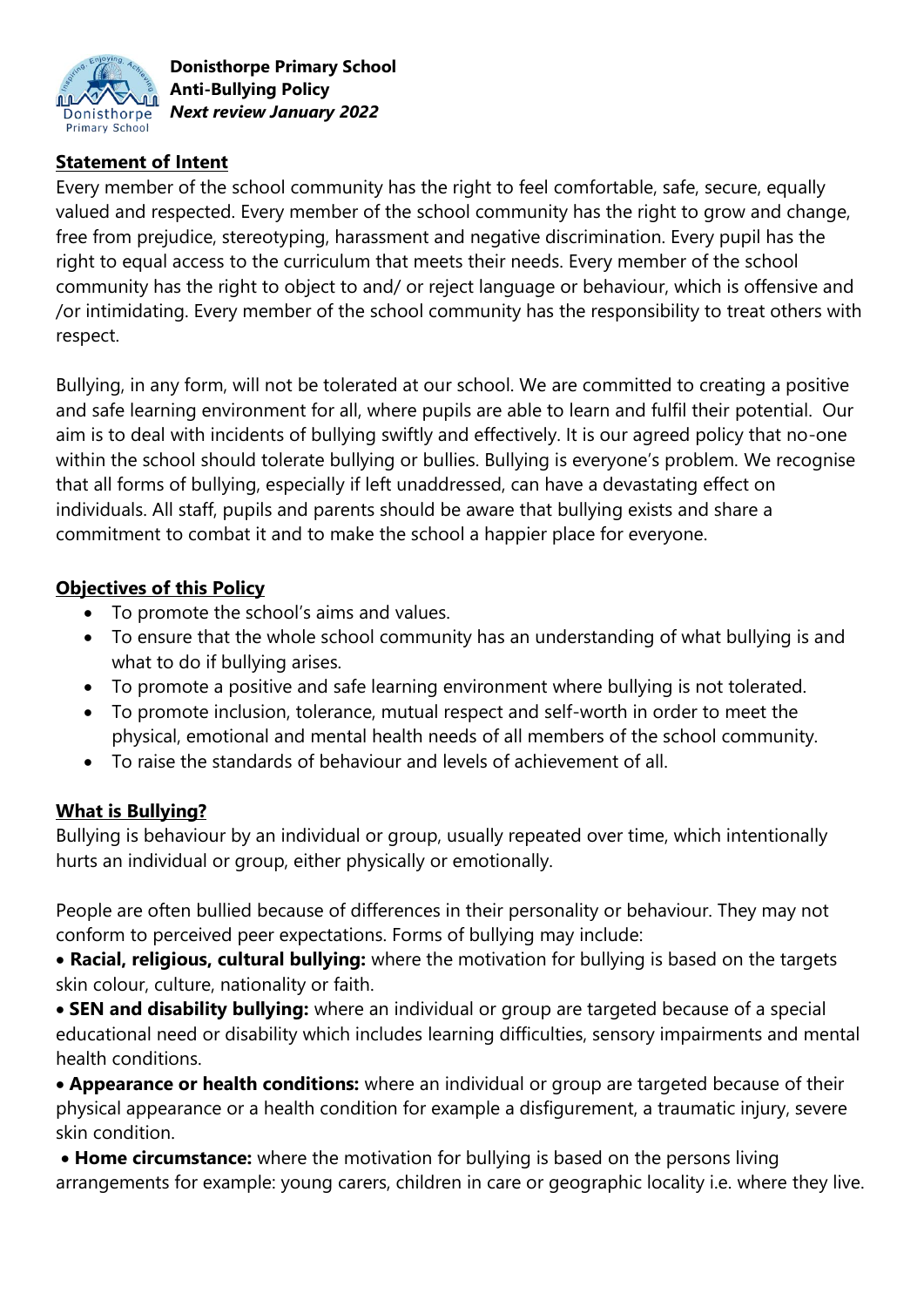

 **Homophobic and Biphobic bullying:** relates to a person's sexual orientation. It is based on prejudice or negative attitudes, beliefs or views about lesbian, gay or bi people. Individuals or groups can be targeted because of their actual or perceived sexuality. People who have lesbian, gay or bi family members can also be targeted as can students who do not conform to gender stereotypes.

 **Transphobic bullying:** relates to gender identity. It is based on prejudice or negative attitudes, views or beliefs about trans people. Transphobic bullying affects people who are trans but can also affect those questioning their gender identity as well as people who are not trans but do not conform to gender stereotypes.

 **Sexual bullying:** can relate to the target's gender or body, this can have a sexual and/or sexist element.

# \*Bullying is defined by the initials **STOP: Several Times On Purpose and Start Telling Other People**

Donisthorpe Primary School wishes to make clear that bullying is not simply poor behaviour and we will differentiate between the two. For example, a child who is aggressive towards a variety of different children, on separate occasions would not be deemed a 'bully'. Their behaviour would be challenged by Donisthorpe Primary School under the 'Behaviour Policy'.

Bullying of school staff is addressed in the staff handbook.

## **Bullying can be:**

- **Psychological:** being unfriendly, excluding, tormenting, intimidation. Unkindness linked to SEND, appearance or health conditions or related home circumstances.
- **Physical:** jostling, pushing, kicking, hitting, punching or any use of violence, theft, extortion, damaging someone's property, unwanted physical contact
- **Verbal:** name-calling, sarcasm, spreading rumours, teasing, etc, sexually abusive comments
- **Cyber/ technology:** All areas of internet, such as misuse of email, social media, chat rooms.
- Telephone threats or hoaxes, inappropriate text messaging or use of camera & video facilities

## **Symptoms of bullying**

Early signs that a child is being bullied could be:

- The child becoming withdrawn
- A deterioration in the child's work
- Erratic attendance or spurious illness
- Persistently arriving late at school
- General unhappiness or anxiety
- The child wanting to remain with adults
- Sudden outbursts not in common with the child's normal behaviour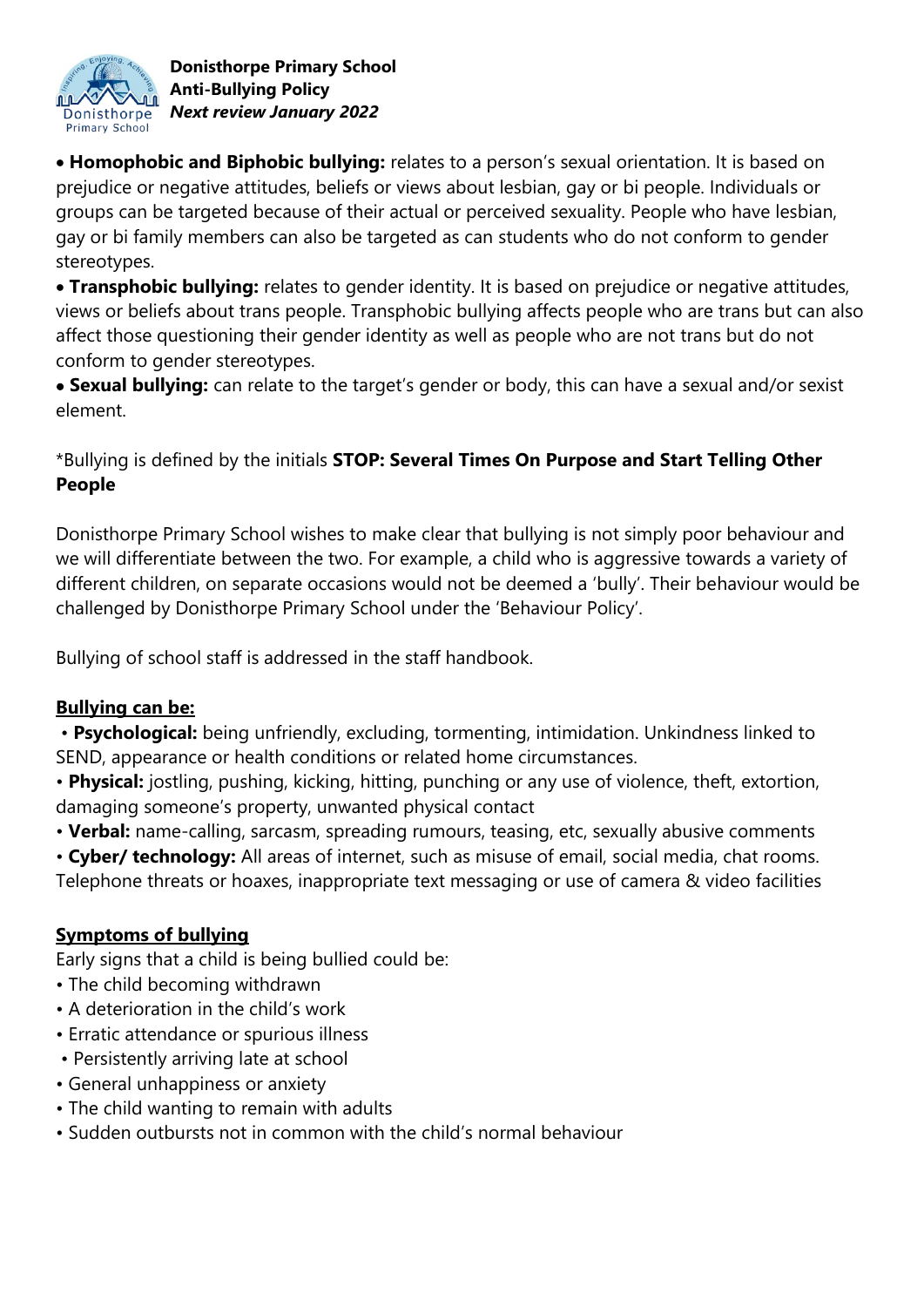

Physical symptoms could include headaches, stomach aches, fainting, fits, vomiting or hyperventilation. Targets can become depressed and this can continue into their adult lives. They can want to take their own lives.

# **Why is it Important to Respond to Bullying?**

Bullying hurts. No one deserves to be a target of bullying. Everybody has the right to be treated with respect. Pupils who are bullying need to learn different ways of behaving or reacting – they may have issues in their own lives which cause them to 'lash out'. Schools have a responsibility to respond promptly and effectively to issues of bullying. Research demonstrates that targets of bullying can have deteriorating levels of attainment / attendance as a direct result of bullying.

The school will take full account of what the target says and also the perceptions of those who have witnessed the incident reported it or are aware of the circumstances. This means that if any person feels that an incident is motivated by bullying then it should be recorded as such and all incidents should be properly investigated.

## **Our proactive strategies**

We will use a variety of methods for helping children to deal with and prevent bullying as and when they are appropriate. These will include:

- A clear set of school values, which are on display and referred to often.
- Promotion of an emotionally open atmosphere.
- Encouraging children to tell a member of staff and / or their parents if they are being bullied or if they see someone else being bullied.
- Opportunities to share feelings and have discussions about bullying and why it matters, e.g. through lessons which focus on emotions, relationships, social situations etc (SEAL, PSHE lessons). Through the teaching of Character, consistently promote fairness, kindness, honesty and respect.
- Having approachable staff in school who will listen to parents concerns and worries about particular behaviour, believe children who come to them with concerns about bullying and act on what they are told.
- Taking every opportunity to promote initiatives such as anti-bullying week, theatre productions and external speakers.
- Use of information from pupil and parental questionnaires.
- Continuing to promote staff development and understanding on the identification, prevention and management of bullying.
- Providing spacious, well-supervised playground areas at lunchtimes with seating, quieter areas and a variety of games and activities for children to do.

## **Reporting and responding to Bullying**

1. All pupils, parents, members of staff and volunteers must report allegations of bullying, including cyber-bullying issues, to a member of the teaching staff. Pupils are encouraged to talk to their parents who can champion their concerns. Any bystander who witnesses an incident of bullying will be encouraged to tell an adult in school (or their parents) so that the bullying can be out in the open.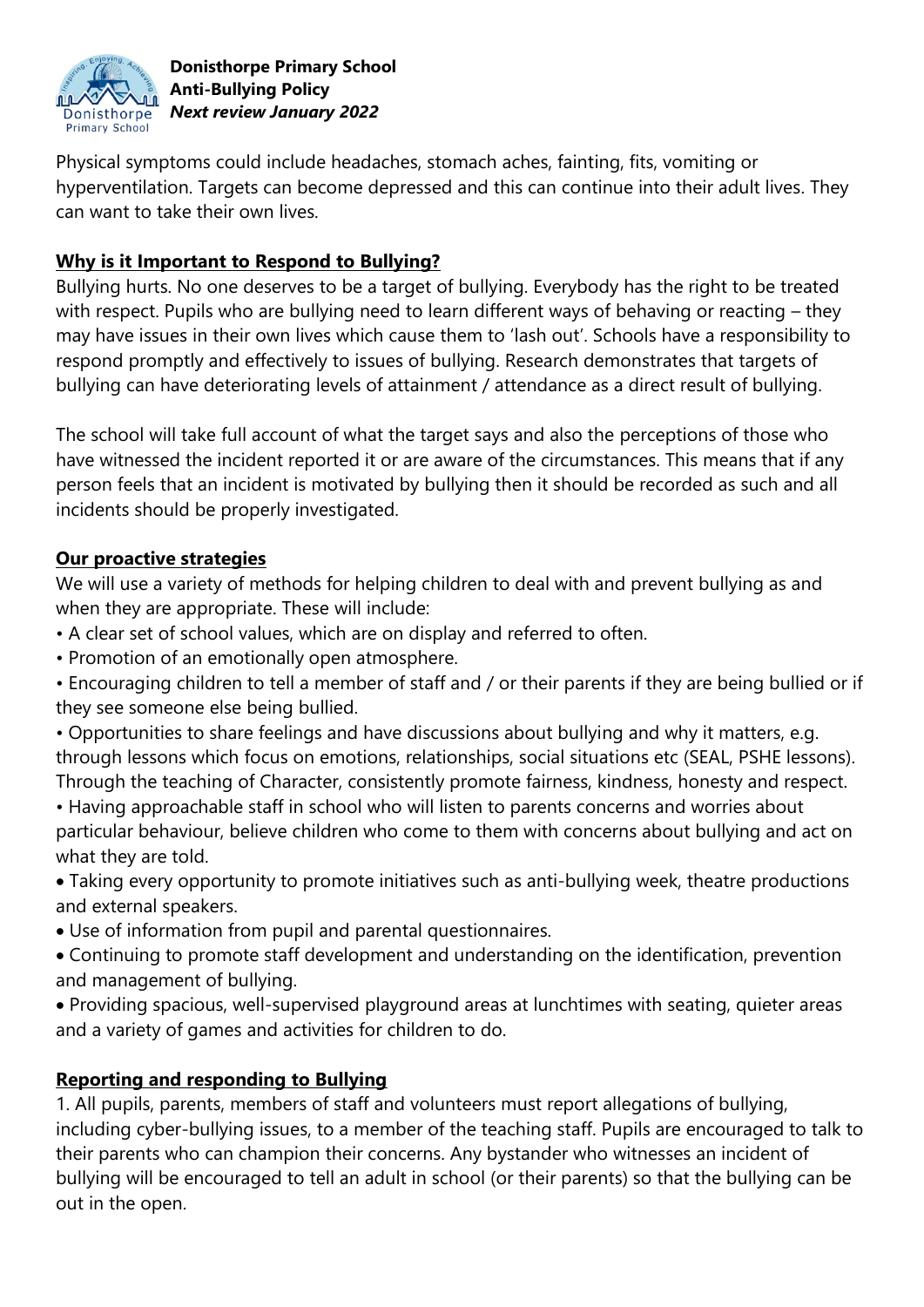

2. The teacher receiving the allegation will be responsible for investigating initial allegations of bullying, using CPOMS to record the allegation/incident and alerting the Senior Leadership team (Head, Deputy and Assistant Head).

3. The child making the allegation must be spoken to at length, obtaining witnesses if possible. Teachers will use patience and understanding during this discussion and record what is said by the child. They must be praised for coming forward to tell.

4. If the child who made the allegation above is not the target, the target must also be spoken to with patience and understanding and again, everything that is said must be recorded.

5. The perpetrator must be spoken to using details and facts. They must be asked to tell the truth and if they do not own up, further investigations must take place.

6. If the allegations are founded, it will be made clear to the perpetrator/s that bullying is not tolerated at Donisthorpe Primary School. Parents will be informed. Opportunities will be given to resolve the situation between the children involved and appropriate sanctions will be put into place in line with the school's behaviour policy.

7. Incidents of bullying are reported to the Governors on a termly basis through the Headteacher's Report.

8. If necessary, and appropriate, police and outside support agencies will be consulted.

## **Reactive Strategies**

We aim to include the following in our response:

- Character Ambassadors
- School Ambassadors
- Support groups
- Mediation by adults
- Mediation by peers
- Inclusion Team Support/ELSA
- Social Skills groups
- $\bullet$  SFAL

#### **Character Ambassadors**

An elected Character Ambassador from each class be with and befriend pupils who are being bullied or having difficulties because they are new to the school or upset by an event outside school, e.g. a family bereavement. The objective is to give the befriended pupil someone to talk to and to help them feel more positive about themselves.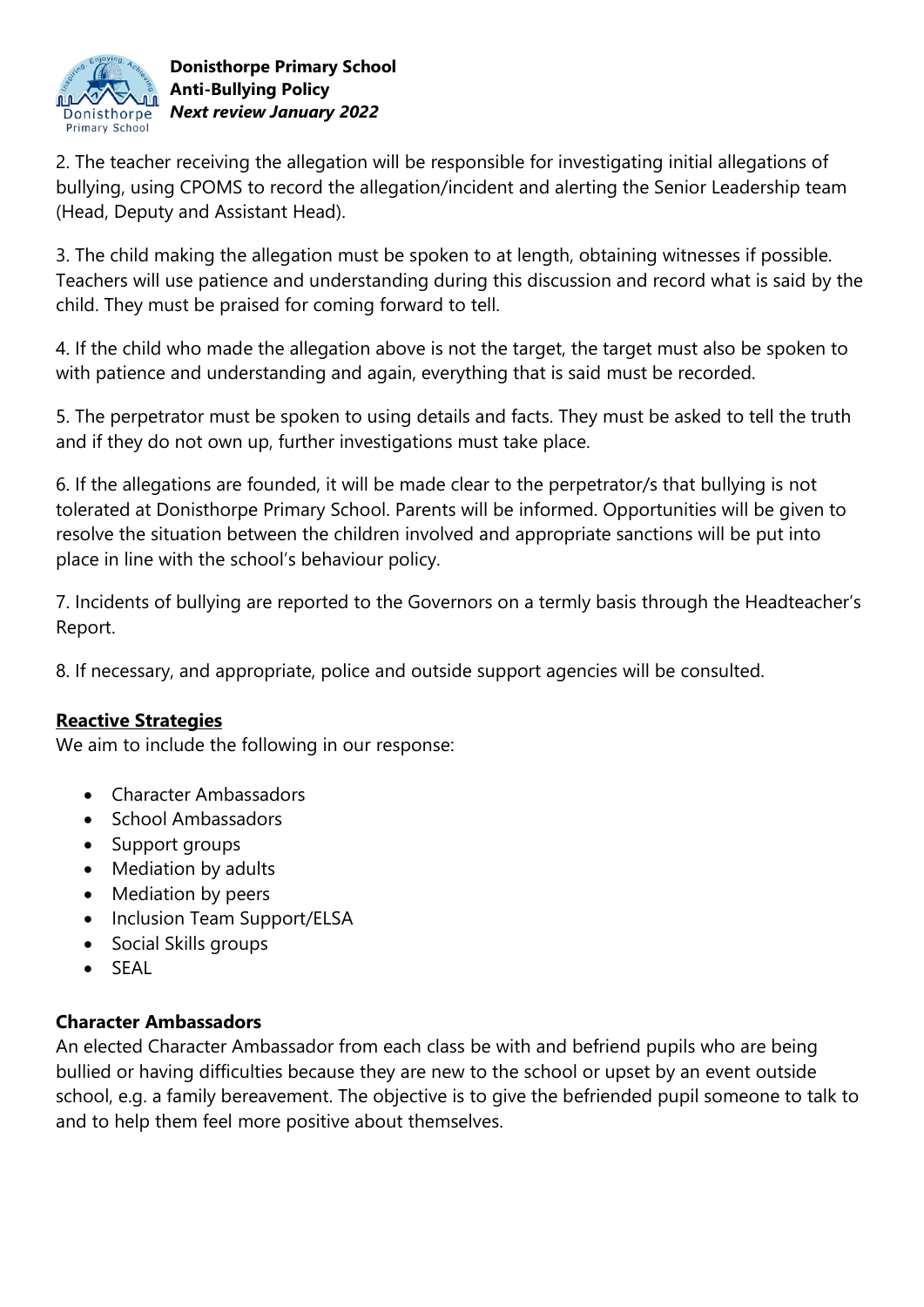

### **School Ambassadors**

A small number of pupils volunteer to form a circle of friends for a vulnerable pupil to help improve the pupil's level of inclusion and acceptance and to increase insight into his or her feelings and behaviour.

### **Support Groups**

The support group for a bullied pupil includes those involved in the bullying. The aim is to get the perpetrator to identify with the target and then to help resolve the problem. Mediation by adults Members of staff can help establish ground rules between pupils who are being bullied and the pupils who are doing the bullying to help them co-exist in school.

### **Inclusion Team Support/ELSA**

This can cover:

- Making assertive statements
- Resisting manipulation and threats
- Dealing with name calling
- Staying clam in difficult situations
- Getting help from onlookers
- Boosting self esteem

#### **Outcomes**

#### **1. Measures will be put in place to support the target.**

The target needs to feel safe. They will be listened to and assured that all adults in school will work to support them. If possible, meetings with the perpetrator and the target will be arranged with supervised discussions to achieve some reconciliation. Monitoring of any issues will continue. If required buddying / social groups or mentoring can be organised to support the target.

## **2. Measures will be put in place to support the perpetrator.**

The perpetrator/s will be asked to genuinely apologise and will be spoken to at length about their behaviour and why it is unacceptable at Burbage Juniors. Other consequences may be withdrawal from activities, loss of playtimes, exclusion during lunch, etc. As the behaviour of the perpetrator improves, previous sanctions can be removed and the child should be praised for a change in behaviour. Working with an appropriate adult in school may help to identify the cause of the bullying. Measures will be put in place to try and prevent the bullying taking place and to help the perpetrator/s change their behaviour. These measures may involve monitoring of the target and the perpetrator/s for a period of time, social groups for the target and the perpetrator/s if needed, behaviour targets for the perpetrator/s and any other specific measures required by individual situations.

#### **3. In serious cases, temporary or permanent exclusion will be considered.**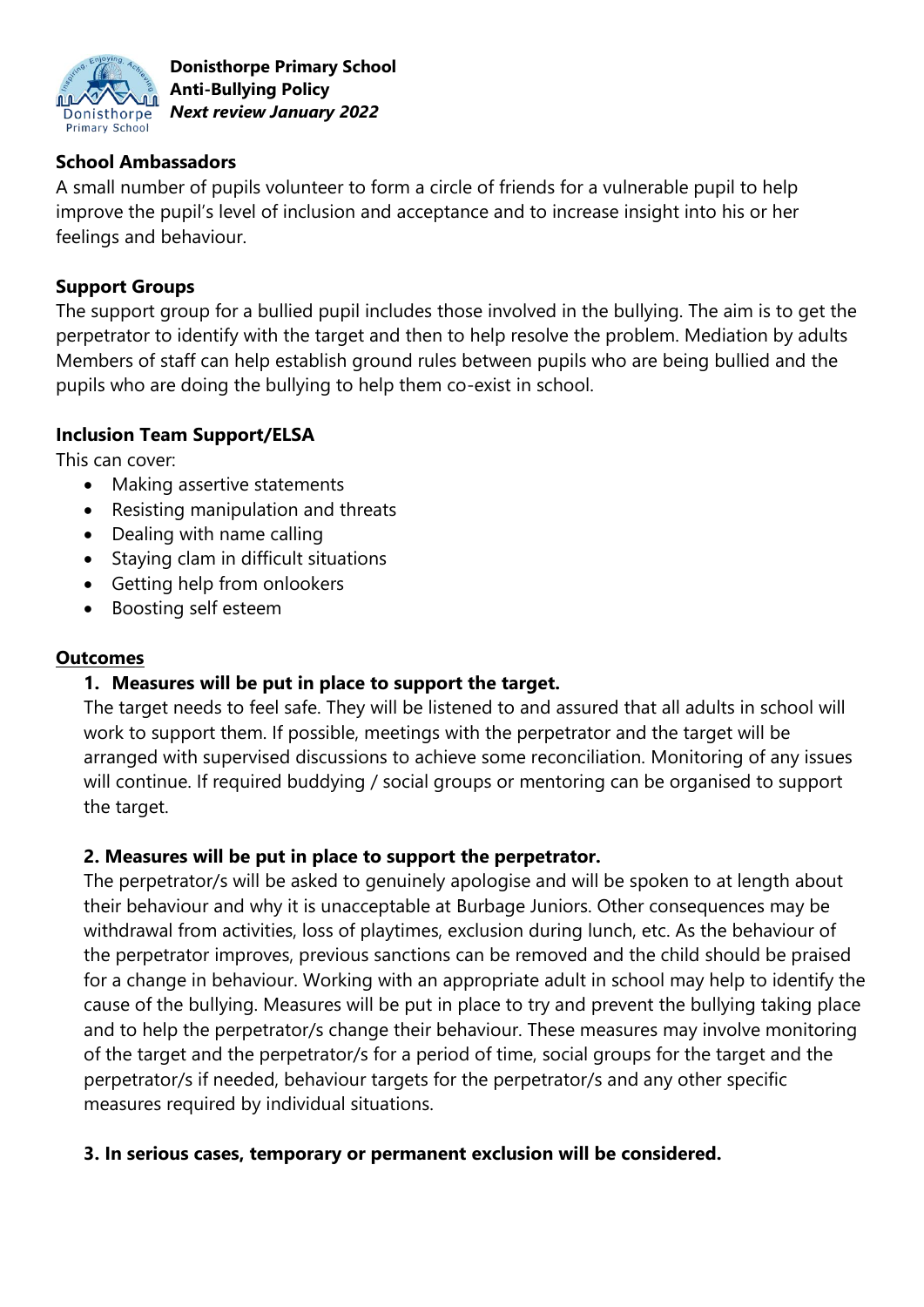

### **The role of parents**

Parents/carers are crucial to supporting the schools anti-bullying policy. As part of the home school contract they will be informed of the policy and be asked to commit themselves to it.

When, after discussion, we confirm a child has been bullying we will contact the parents to discuss the issues. We will ask parents to:

- Talk to the child and explain that bullying is wrong and makes others unhappy.
- Show the child how to join in with others without bullying.

• Make an appointment to see the child's teacher as soon as possible, and explain the problem and discuss how the school and the parents together can stop the bullying.

• Talk to the child regularly about how things are going at school.

• Give the child lots of praise and encouragement when they are being kind and considerate to others.

From this, sanctions and outline plans will be agreed. We will follow up the child's behaviour and further bullying will result in exclusion.

### **Incidents that occur away from school premises**

Any incidents of bullying that occur out of school but under school jurisdiction will be treated in the same way as if on school premises. School will endeavour to support parents when incidents occur out of school hours and will inform parents should any relevant information be reported.

#### **Peer on Peer Abuse**

As per our Safeguarding Policy, this school recognises that children sometimes display abusive behaviour themselves and that such incidents or allegations must be referred on for appropriate support and intervention. Such abuse will not be tolerated or passed off as "banter" or "part of growing up". This abuse could for example include sexual assaults, initiation/hazing type violence, all forms of bullying, aggravated sexting and physical violence experienced by both boys and girls. The school and its staff will take all possible actions to ensure peer on peer abuse cannot go unnoticed through discussion at age-appropriate level, education activities such as 'Warning Zone', opportunities for disclosure etc.

Where specific risks are identified, a risk assessment will be undertaken in order to ensure the safety of all staff and pupils. Measures appropriate to the uniqueness of each situation would be put in place to minimise the threat to those concerned.

## **Reviewing the Policy**

This policy will be shared with staff, parents, governors and pupils and reviewed by all stakeholders on a 2-year cycle or sooner should the need arise.

## **This Policy should be read in conjunction with our:**

- Behaviour Policy
- Safeguarding Policy